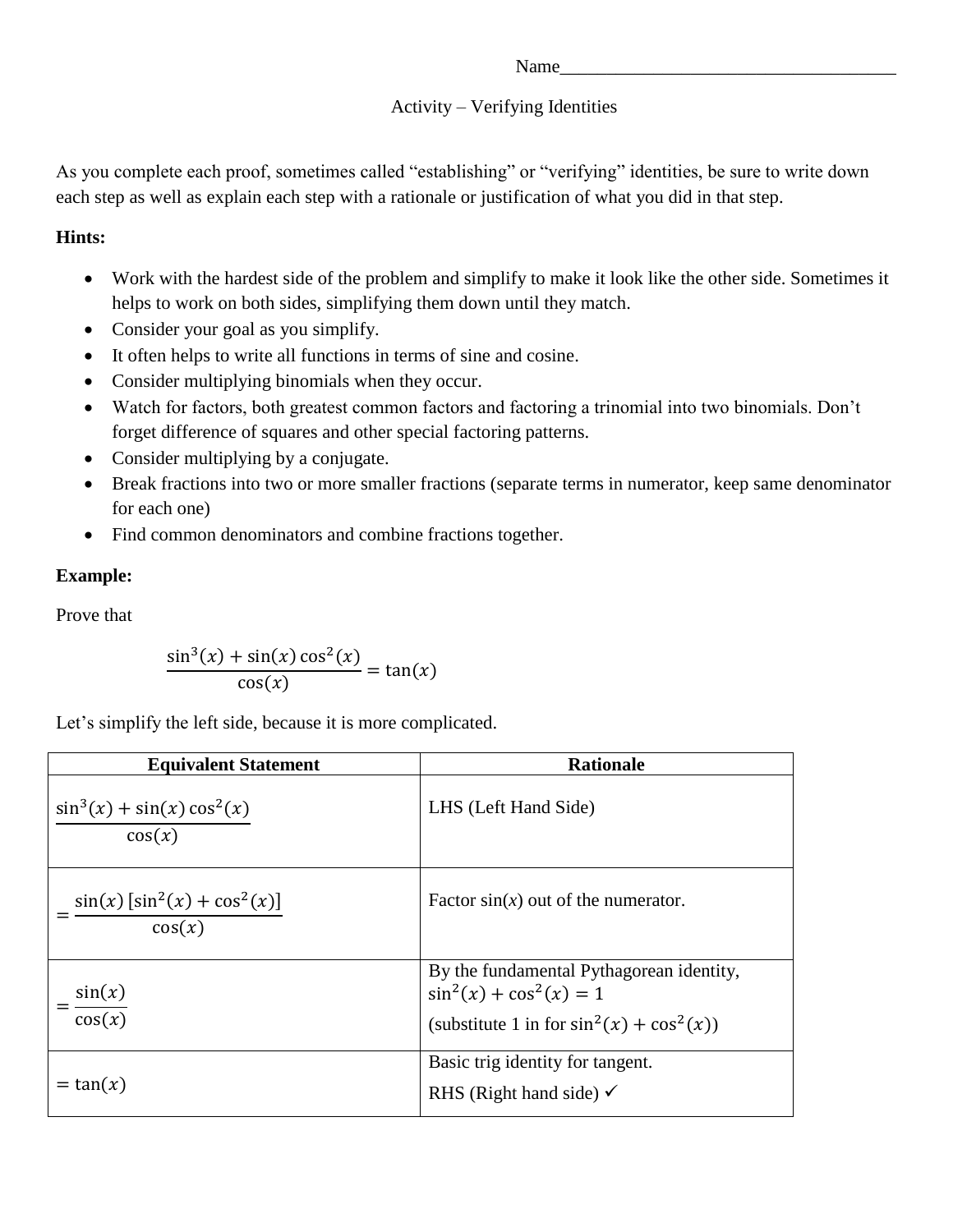1) Prove that

$$
\cot(x) + \sin(x) = \frac{1 + \cos(x) - \cos^{2}(x)}{\sin(x)}
$$

Choose the left hand side to "simplify" with algebraic steps and basic trig identities. The final simplified form should match the right hand side. (In this problem, the steps have been done for you. You just have to explain.)

| <b>Equivalent Statement</b>                                  | <b>Rationale for each step</b> |
|--------------------------------------------------------------|--------------------------------|
| <b>LHS:</b> $cot(x) + sin(x)$                                |                                |
|                                                              |                                |
| $=\frac{\cos(x)}{\sin(x)} + \sin(x)$                         |                                |
|                                                              |                                |
|                                                              |                                |
| $=\frac{\cos(x)}{\sin(x)} + \sin(x) \frac{\sin(x)}{\sin(x)}$ |                                |
| $cos(x) + sin2(x)$                                           |                                |
| sin(x)                                                       |                                |
| $cos(x) + (1 - cos2(x))$                                     |                                |
| sin(x)                                                       |                                |
| $1 + \cos(x) - \cos^2(x)$<br>$R$ HS $\checkmark$             |                                |
| sin(x)                                                       |                                |

2) Prove that  $\sec x + \csc x$  $\tan x + \cot x$  $=$  sin  $x$  + cos x

 $\overline{\phantom{a}}$ 

Now it is your turn to show the entire process. First, choose a side to simplify and write it down. Then explain each step as you simplify it to look like the other side.

| <b>Equivalent Statement</b> | <b>Rationale</b> |
|-----------------------------|------------------|
|                             |                  |
|                             |                  |
|                             |                  |
|                             |                  |
|                             |                  |
|                             |                  |
|                             |                  |
|                             |                  |
|                             |                  |
|                             |                  |
|                             |                  |
|                             |                  |
|                             |                  |